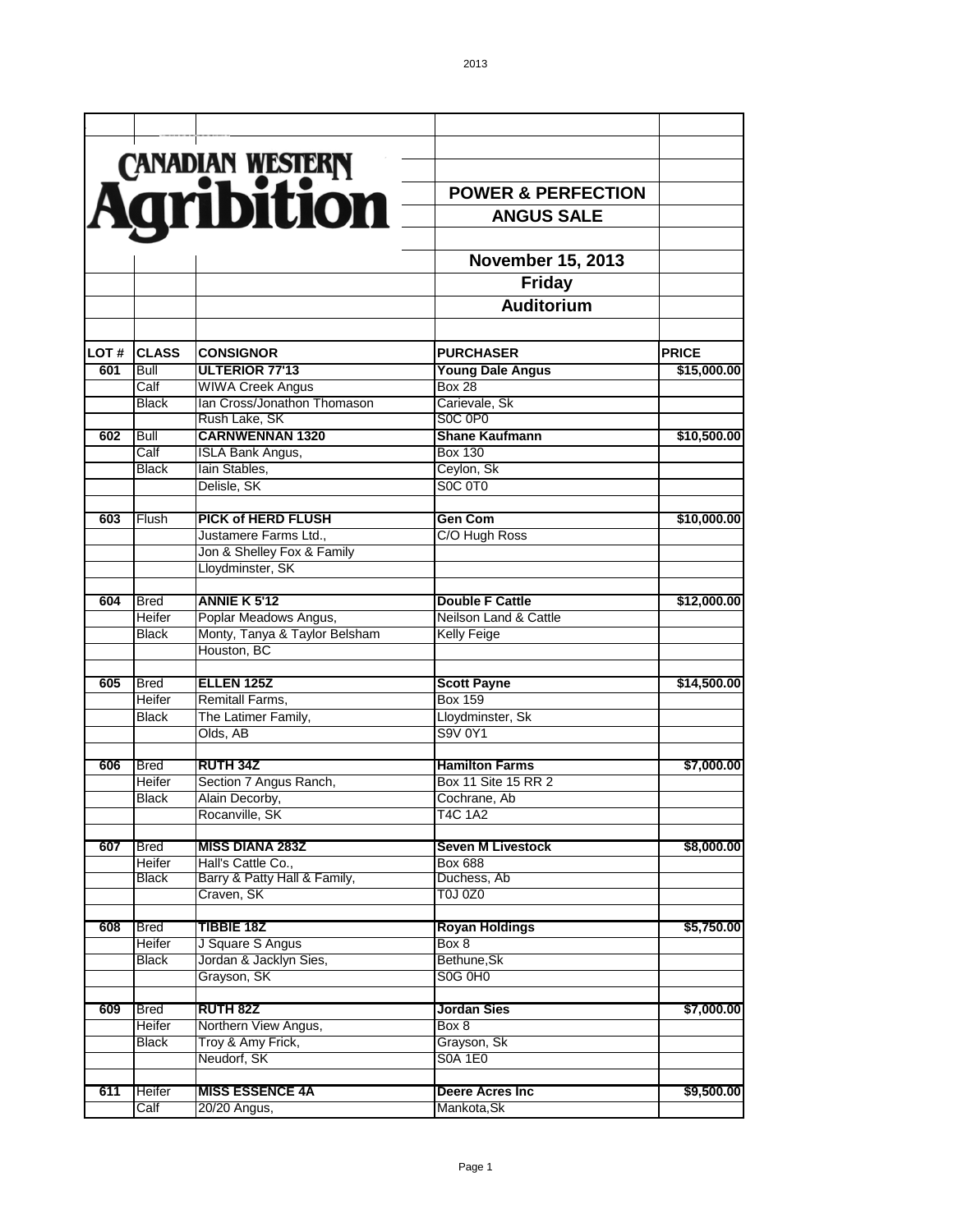|     | <b>Black</b>         | Owen & Bernie Legaarden,                            | <b>S0H 2W0</b>                         |             |
|-----|----------------------|-----------------------------------------------------|----------------------------------------|-------------|
|     |                      | Paynton, SK                                         |                                        |             |
|     |                      |                                                     |                                        |             |
| 613 | Heifer               | <b>BLACKBIRD 88'13</b>                              | <b>Thomason Angus Farm</b>             | \$16,000.00 |
|     | Calf                 | Wiwa Creek Angus,                                   | <b>Box 175</b>                         |             |
|     | <b>Black</b>         | Ian L. Cross & Jonathon Thomason                    | Bethune, Sk                            |             |
|     |                      | Rush Lake, SK                                       | S0G 0H0                                |             |
|     |                      |                                                     |                                        |             |
| 614 | Heifer               | <b>BIRDIE 91A</b>                                   | <b>Brad Gilchrist</b>                  | \$4,750.00  |
|     | Calf                 |                                                     | 1269 Grey Ox Ave                       |             |
|     |                      | BAR-E-L-Angus,                                      | Lucknow, On                            |             |
|     | Black                | David & Lynne Longshore,                            | <b>N0G 2H0</b>                         |             |
|     |                      | Stettler, AB                                        |                                        |             |
|     |                      |                                                     |                                        |             |
| 615 | Heifer               | <b>CORA 32A</b>                                     | <b>Hillary Sauder</b>                  | \$7,000.00  |
|     | Calf                 | Bar-H Land & Cattle Co.,                            | <b>Box 55</b>                          |             |
|     | <b>Black</b>         | Robbin, Michelle & John Hogberg,                    | Hodgeville, Sk                         |             |
|     |                      | Langenburg, SK                                      | <b>S0H 2B0</b>                         |             |
|     |                      |                                                     |                                        |             |
| 616 | Heifer               | <b>ELINE 39'13</b>                                  | <b>Deep Creek Angus</b>                | \$5,500.00  |
|     | Calf                 | Poplar Meadows Angus,                               | Gar & Margaret                         |             |
|     | <b>Black</b>         | Monty, Tanya & Taylor Belsham,                      | 29624 Yellowhead Highway               |             |
|     |                      | Houston, BC                                         | Telkwa, BC                             |             |
|     |                      |                                                     | <b>V0J 2X2</b>                         |             |
| 617 | Heifer               | <b>EVENING TINGE 97A</b>                            | <b>Bask M Land &amp; Cattle</b>        | \$8,000.00  |
|     | Calf                 | Hamilton Farms,                                     | Box 266                                |             |
|     | <b>Black</b>         | Rob & Gail Hamilton,                                | White, Sk                              |             |
|     |                      | Cochrane, AB                                        | <b>S4L 5B1</b>                         |             |
|     |                      |                                                     |                                        |             |
| 618 | Heifer               | <b>PRIDE 155 A</b>                                  | <b>Cole Giles &amp; Randy MacGowan</b> | \$16,000.00 |
|     | Calf                 | Hamilton Farms,                                     | RR#2                                   |             |
|     |                      |                                                     |                                        |             |
|     |                      |                                                     |                                        |             |
|     | Black                | Rob & Gail Hamilton,                                | Cochrane, Ab                           |             |
|     |                      | Cochrane, AB                                        | <b>T4C 1A2</b>                         |             |
|     |                      |                                                     |                                        |             |
| 620 | Heifer               | <b>DINTER PRIDE 322A</b>                            | <b>Jake Rawluk</b>                     | \$2,400.00  |
|     | Calf                 | J Square S Angus,                                   | Box 4                                  |             |
|     | Black                | Jordan & Jacklyn Sies,                              | Moosehorn, Mb                          |             |
|     |                      | Grayson, SK                                         | <b>R0C 2E0</b>                         |             |
|     |                      |                                                     |                                        |             |
| 621 | Heifer               | <b>PRIDE 1A</b>                                     | <b>Nielson Land &amp; Cattle</b>       | \$7,000.00  |
|     | Calf                 | Mountain View/Jackson Cattle Co.,                   | <b>Box 357</b>                         |             |
|     | <b>Black</b>         | Scott & Orycia Anderson &                           | Craik, Sk                              |             |
|     |                      | Levi, Carmen & Chance Jackson                       | S0G 0V0                                |             |
|     |                      |                                                     |                                        |             |
| 622 | Heifer               | <b>MATILDA 34A</b>                                  | <b>Blair Ag</b>                        | \$3,100.00  |
|     | Calf                 | Wright Livestock,                                   |                                        |             |
|     | <b>Black</b>         |                                                     |                                        |             |
|     |                      | The Wright Family,                                  |                                        |             |
|     |                      | Melfort, SK                                         |                                        |             |
|     |                      |                                                     |                                        |             |
| 623 | Heifer               | <b>EVENING TINGE 1325</b>                           | <b>Leonard Tufty</b>                   | \$2,900.00  |
|     | Calf                 | Isla Bank Angus,                                    | 55312 Rge Rd 270                       |             |
|     | <b>Black</b>         | Isla Stables,                                       | <b>Sturgeon County</b>                 |             |
|     |                      | Delisle, SK                                         | <b>H8P 0B4</b>                         |             |
|     |                      |                                                     |                                        |             |
| 624 | Heifer               | <b>BLACKBIRD KATE 3A</b>                            | <b>Poplar Meadow</b>                   | \$2,900.00  |
|     | Calf                 | Harvest Angus,                                      | <b>Box 1025</b>                        |             |
|     | <b>Black</b>         | Tom Dewaal,                                         | Houston, BC                            |             |
|     |                      | Prince George, BC                                   | <b>V0J 1Z0</b>                         |             |
|     |                      |                                                     |                                        |             |
| 625 | Heifer               | <b>DARLING 7A</b>                                   | Owen Legaarden                         | \$2,600.00  |
|     | Calf<br><b>Black</b> | <b>TSN Livestock,</b><br>Shawn & Teresa Birmingham, | <b>Box 93</b><br>Paynton, Sk           |             |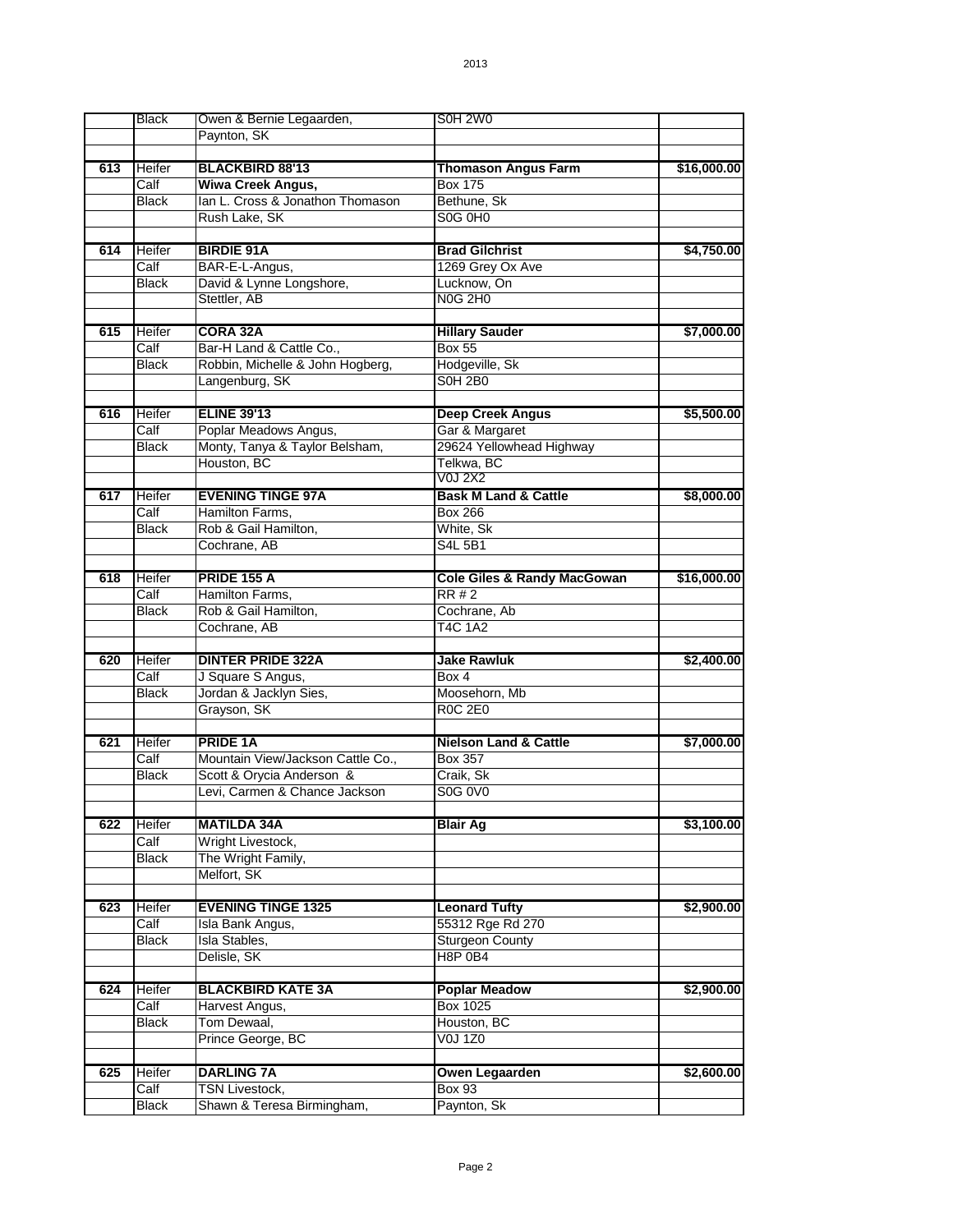|      |                | Brandon, MB                             | <b>SOM 2J0</b>                   |             |
|------|----------------|-----------------------------------------|----------------------------------|-------------|
|      |                |                                         |                                  |             |
| 626  | Heifer         | <b>BLACKWOOD LADY 30A</b>               | <b>Kyle Spring</b>               | \$2,500.00  |
|      | Calf           | N7 Stock Farm,                          | <b>Box 36</b>                    |             |
|      | <b>Black</b>   | Cameron & Kaitlin Nykoliation,          | Manitou, Mb                      |             |
|      |                | Jerry & Wendy Nykoliation,              | <b>R0G 1G0</b>                   |             |
|      |                | Crandall, MB                            |                                  |             |
| 627  | Heifer         | <b>PRIDE 3A</b>                         | <b>Miller Wilson Angus</b>       | \$4,100.00  |
|      | Calf           | Bryce's Bar B Ranch,                    | Lee & Dawn Wilson                |             |
|      | <b>Black</b>   | Shaun & Amanda Bryce,                   | <b>Box 550</b>                   |             |
|      |                | Arcola, SK                              | Bashaw, Ab                       |             |
| 628  | Heifer         | FIREFLY 382A                            | <b>Perry Hart</b>                | \$4,000.00  |
|      | Calf           | Cockburn Red Angus,                     | <b>Box 531</b>                   |             |
|      | Red            | Ward Cockburn,                          | Cupar, Sk                        |             |
|      |                | Briercrest, SK                          | S0G 0Y0                          |             |
|      |                |                                         |                                  |             |
| 629  | Heifer         | <b>BECKY 69A</b>                        | <b>Blair Ag</b>                  | \$3,750.00  |
|      | Calf           | Wheeler's Stock Farm,                   |                                  |             |
|      | Red            | Michael & Rhea Wheeler,                 |                                  |             |
|      |                | Saskatoon, SK.                          |                                  |             |
|      |                |                                         |                                  |             |
| 630  | Heifer         | <b>PRINCESS 85A</b>                     | <b>Neilson Land &amp; Cattle</b> | \$6,500.00  |
|      | Calf           | T Bar K Ranch,<br>Kevin & Kim Dorrance, | <b>Box 357</b>                   |             |
|      | Red            | Wawota, SK                              | Craik, Sk<br>S0G 0V0             |             |
| 631  | Semen          | <b>RED HAYCOW CUTTING EDGE 055</b>      | <b>DKF Angus</b>                 | \$2,500.00  |
|      | Pakg.          | Blairs.Ag Cattle Co.,                   | <b>Scott Fettes</b>              |             |
|      | of 25          | Kevin & Noreen Blair,                   | <b>Box 23</b>                    |             |
|      |                | Darren & Deb Blair,                     | Gladmar, Sk                      |             |
|      |                | Lanigan, SK                             | <b>S0C 1A0</b>                   |             |
|      |                |                                         |                                  |             |
| 633  | Embryos        | DONNA 812 x RESOURCE 1441               | <b>Bandura Ranches</b>           | \$7,200.00  |
|      | Pkg of 3       | Blair.Ag Cattle Co,                     | Box 566                          |             |
|      |                | Kevin & Noreen Blair,                   | Duchess, Ab                      |             |
|      |                | Darren & Deb Blair,                     | T0J 0Z0                          |             |
|      |                | Lanigan, SK                             |                                  |             |
| 634  | Embryos        | <b>SAKIC x FAYE 48N</b>                 | <b>Blair Ag</b>                  | \$3,000.00  |
|      | Pkg of 3       | Wright Livestock,                       |                                  |             |
|      |                | The Wright Family,                      |                                  |             |
|      |                | Melfort, SK.                            |                                  |             |
|      |                |                                         |                                  |             |
| 635  |                | Embryos   LADY BLOSSOM 64'04 x PATRON   | <b>Eric Boon</b>                 | \$3,000.00  |
|      | Pkg of 3       | Belvin Angus & Owen O'Neill             | Box 181                          |             |
|      |                | Gavin & Mabel Hamilton & Family         | Lucky Lake, Sk                   |             |
|      |                | Ireland                                 | S0C 1Z0                          |             |
| 636a | <b>Embryos</b> | PRIDE 302S x S A V PIONEER 7301         | <b>Swan Hills Ranch</b>          | \$1,425.00  |
|      | Pkg of 3       | Mountain View Farms &                   | PO Box 2471                      |             |
|      |                | Jackson Cattle Co.                      | Swan River, Mb                   |             |
|      |                |                                         |                                  |             |
| 636b | Embryos        | <b>PRIDE 302S x HF TIGER 5T</b>         | <b>Top View Acres</b>            | \$5,425.00  |
|      | Pkg of 7       | Mountain View/Jackson Cattle Co.,       | <b>RR #4</b>                     |             |
|      |                | Scott & Orycia Anderson &               | Grandview, Mb                    |             |
|      |                | Levi, Carmen & Chance Jackson           | R0L 0Y0                          |             |
| 637  | Flush          | <b>BLACKBIRD 1916</b>                   | <b>Leonard Lodoen</b>            | \$10,000.00 |
|      |                | Six Mile Ranch,                         | 10411 Hwy 83                     |             |
|      |                | Clayton & Corrine Gibson & Family,      | Westhope, ND                     |             |
|      |                | Fir Mountain, SK                        |                                  |             |
|      |                |                                         |                                  |             |
| 638  | Semen          | <b>Wilbar Longitude</b>                 | Glessbar Cattle Co               | \$4,250.00  |
|      | 25 doses       |                                         | Barhead, Ab                      |             |
|      |                |                                         |                                  |             |